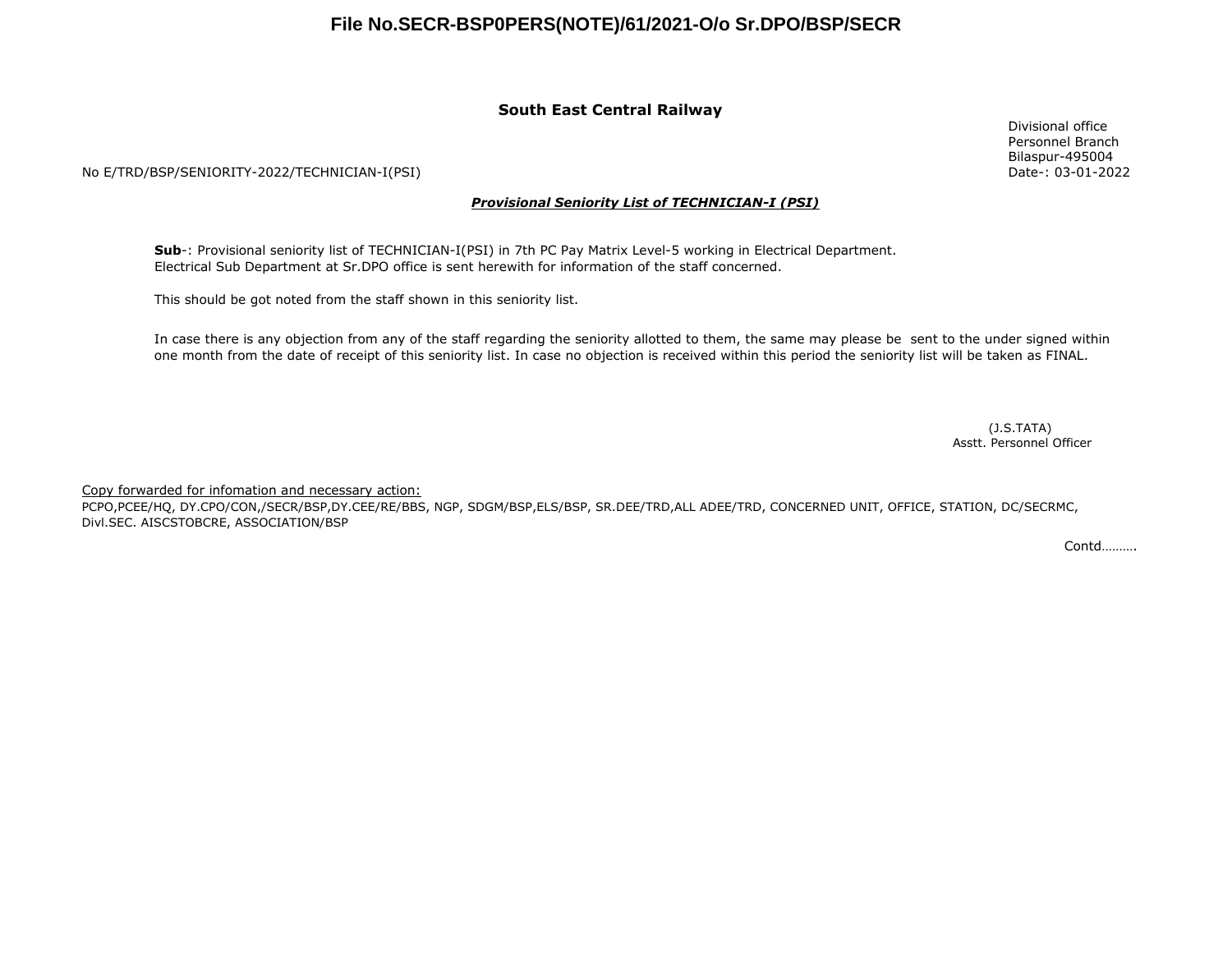### **File No.SECR-BSP0PERS(NOTE)/61/2021-O/o Sr.DPO/BSP/SECR**

### <sup>07562457</sup> JAGAT NARAYAN SINGH TECHNICIAN-I UR RIG <sup>2525</sup> 27-12-1966 01-03-1993 06-05-2013 06-05-2013 **\_** <sup>07476127</sup> UPENDRA NATH SAHAY TECHNICIAN-I UR BSP <sup>2525</sup> 15-03-1963 20-03-1989 01-11-2013 01-11-2013 **\_** <sup>07565859</sup> CHARANDIP SINGH TECHNICIAN-I UR SDL <sup>2545</sup> 17-08-1973 17-01-1997 01-11-2013 01-11-2013 **\_** <sup>07043739</sup> S. BHANUJI RAO TECHNICIAN-I UR BSP <sup>2525</sup> 18-10-1969 02-11-1994 01-11-2013 01-11-2013 **\_** <sup>07961066</sup> MALLICK KR MAHILANGE TECHNICIAN-I SC MDGR <sup>2544</sup> 19-11-1975 19-11-1997 01-11-2013 01-11-2013 **\_** <sup>07959205</sup> SANTOSH KUMAR GOND TECHNICIAN-I ST MDGR <sup>2544</sup> 07-07-1972 07-01-1998 01-11-2013 01-11-2013 **\_** <sup>07961078</sup> BALAK DAS TECHNICIAN-I SC BSP <sup>2525</sup> 01-07-2071 19-11-1997 01-11-2013 01-11-2013 **\_** <sup>07959047</sup> BHAGWAT PRASAD GOND TECHNICIAN-I ST RIG <sup>2525</sup> 01-01-1974 08-01-1998 28-08-2014 28-08-2014 **\_** <sup>07565940</sup> RAM MOHAN LAL TECHNICIAN-I ST SDL <sup>2545</sup> 31-03-1964 06-01-1988 28-08-2014 28-08-2014 **\_** 06AB0149 KU. SUNITA KUMARI TECHNICIAN-I ST MDGR <sup>2544</sup> 21-05-1976 13-11-2006 06-07-2015 06-07-2015 **\_** 08AB0471 YOGESH KUMAR TECHNICIAN-I OBC SDL <sup>2545</sup> 25-10-1980 10-09-2008 01-09-2016 01-09-2016 **\_** <sup>07478872</sup> MAHENDRA PRATAP SINGH TECHNICIAN-I UR BSP <sup>2525</sup> 01-01-1966 23-08-1988 01-09-2016 01-09-2016 **\_** <sup>07050793</sup> SANTOSH ANAND VAIDYA TECHNICIAN-I SC RIG <sup>2525</sup> 11-10-1972 26-05-1992 01-09-2016 01-09-2016 **\_** <sup>07480052</sup> KANAILAL TRIPATHY TECHNICIAN-I UR RIG <sup>2525</sup> 20-02-1966 31-12-1992 01-09-2016 01-09-2016 **\_** <sup>07478525</sup> SHAKIR ALI TECHNICIAN-I UR BSP <sup>2525</sup> 01-01-1966 22-11-1989 01-09-2016 01-09-2016 **\_** <sup>02808250</sup> RAGHUBANSH PRASAD RAI TECHNICIAN-I UR BSP <sup>2525</sup> 17-04-1965 09-07-1985 01-09-2016 01-09-2016 **\_** <sup>07480696</sup> DINESH SHARMA TECHNICIAN-I UR BSP <sup>1000</sup> 25-01-1975 12-11-1993 01-09-2016 01-09-2016 **CONS.** 07AB0935 RAHIMUN BEE TECHNICIAN-I UR BSP <sup>2525</sup> 01-05-1977 05-12-2007 01-09-2016 01-09-2016 **\_** 08AB0046 KU. SANGEETA YADAV TECHNICIAN-I OBC RIG <sup>2525</sup> 09-02-1977 11-02-2008 01-09-2016 01-09-2016 **\_** 11AB0089 MANAS RANJAN PRADHAN TECHNICIAN-I UR SDL <sup>2545</sup> 15-04-1988 03-05-2011 01-09-2016 01-09-2016 **\_** 11AB0345 SANJAY KUMAR DEWANHGAN TECHNICIAN-I OBC RIG <sup>2525</sup> 01-08-1976 12-05-2011 01-09-2016 01-09-2016 **\_** <sup>00051019</sup> MAHES KUMAR TECHNICIAN-I SC SDL <sup>2545</sup> 16-07-1968 16-02-1996 01-09-2016 01-09-2016 **\_** <sup>07565872</sup> S.K.KUNDEY TECHNICIAN-I SC SDL <sup>2545</sup> 17-03-1978 22-03-1997 01-09-2016 01-09-2016 **\_** 11AB0093 JITENDRA BADATYA TECHNICIAN-I UR SDL <sup>2545</sup> 30-06-1982 03-05-2011 01-09-2016 01-09-2016 **\_ Designation Technician-I (PSI) Salary Grade : 05200-20200,GP.2800 (7th P.C. Level-5) Department ELECT (TRD) Sub Department : ELECTRIC (TRD) Division Bill Unit Sanction Type Sanction Sttength BSP 525/532/544/ 545/1000 PT 67 EMPLOYEE DETAILS Seniority No PFNo./NPS No. Name(Sri/Smt) Designation Comm. STN Bill Unit D/Birth D/Apptt. Date of Prom. Effective Date of Seniority Panel Date/Remarks**

#### **PROVISIONAL SENIORITY LIST OF EMPLOYEE (S) FOR TECHNICIAN-I (PSI) WING AS ON 01-01-2022**